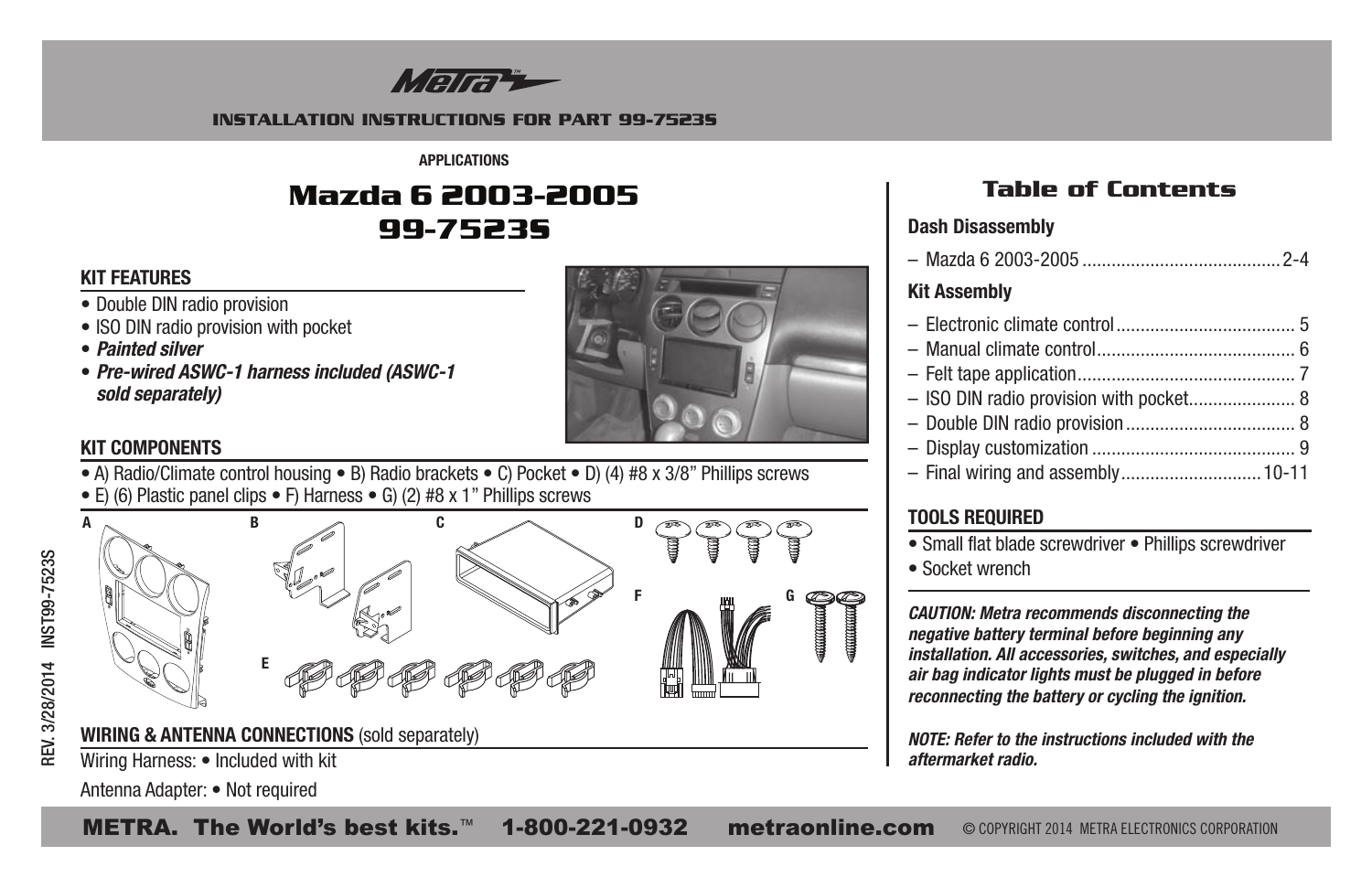

# **Dash Disassembly**

## **Electronic Climate Control**

- **1.** Unscrew the shift knob counter clockwise to remove. (Figure A)
- **2.** Unclip and remove the cup holder/ parking brake cover and shifter cover as one radio. (Figure B)
- **3.** Remove (2) Phillips screws from the bottom of the radio/climate control panel. (Figure C)
- **4.** Open glove box, squeeze sides together and let open fully then remove (1) 10 mm bolt from the side of the radio bracket. (Figure D)









- **5.** Unsnap and remove radio/climate control panel including climate control vents at the top. (Figure D)
- **6.** Remove (4) Phillips screws securing vents to radio/climate control panel to remove. (Figure E)
- *(Figure B) (Figure F)* securing the electronic climate **7.** Remove (8) Phillips screws control to the radio/climate control panel to remove. (Figure F)
	- **8.** Remove (4) Phillips screws securing the radio display harness bracket to the radio chassis then unclip and remove the radio display harness. (Figure H) *Continue to kit assembly*



*(Figure E)*







*(Figure A) (Figure D) (Figure H)*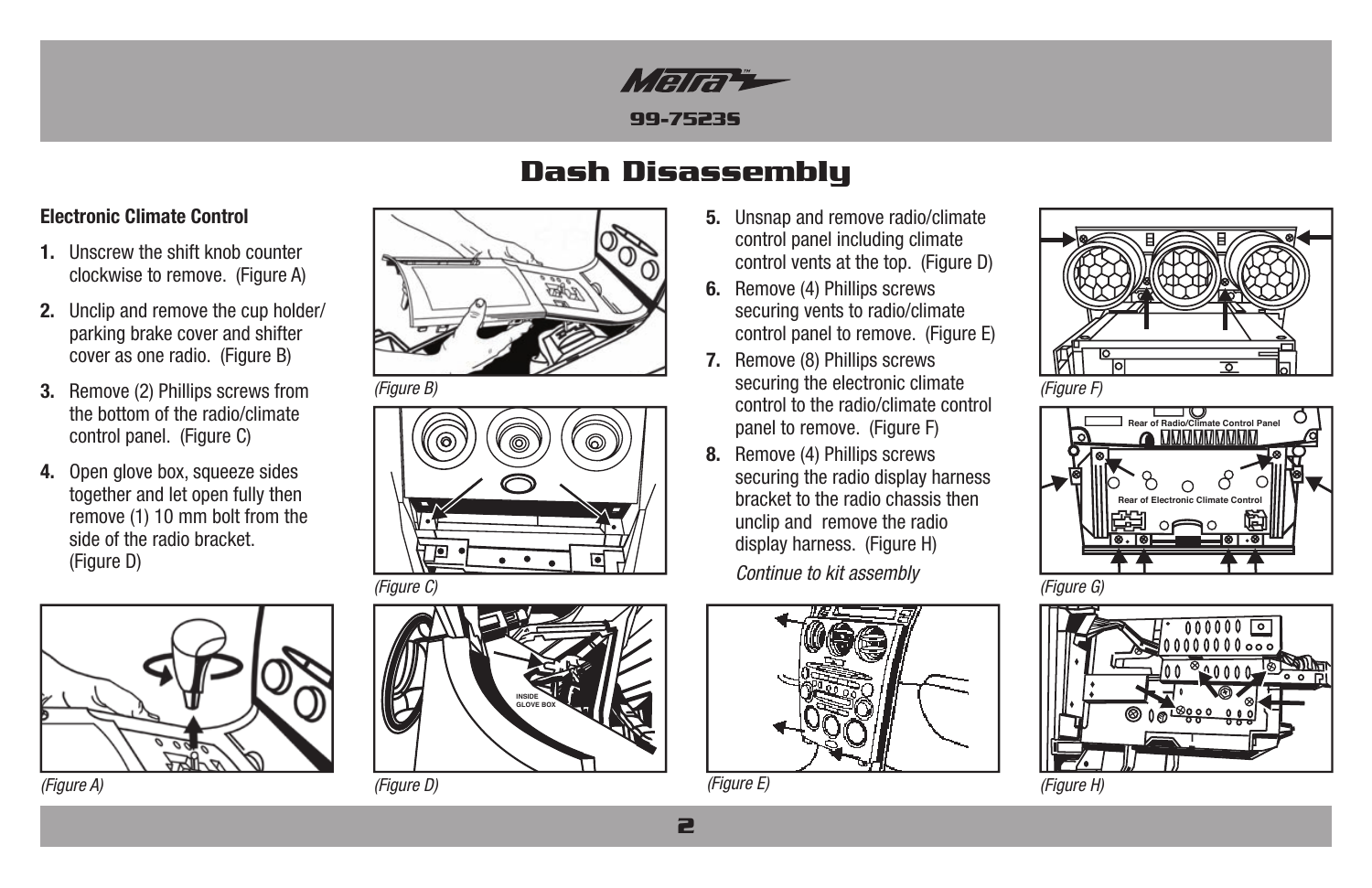

# **Dash Disassembly**

## **Manual Climate Control**

- **1.** Unscrew the shift knob counter clockwise to remove. (Figure A)
- **2.** Unclip and remove the cup holder/ parking brake cover and shifter cover as one radio. (Figure B)
- **3.** Remove (2) Phillips screws from the bottom of the radio/climate control panel. (Figure C)
- **4.** Pull the climate control knobs off and remove (2) Phillips screws from behind knobs. (Figure D)







*(Figure B)*





- **5.** Open glove box, squeeze sides together and let open fully then remove (1) 10 mm bolt from the side of the radio bracket. (Figure E)
- **6.** Unsnap and remove radio/climate control panel including climate control vents at the top. (Figure F)
- **7.** Remove (4) Phillips screws securing vents to radio/climate control panel to remove. (Figure G)

*Continue on next page*



*(Figure E)*



*(Figure F)*



*(Figure D) (Figure G)*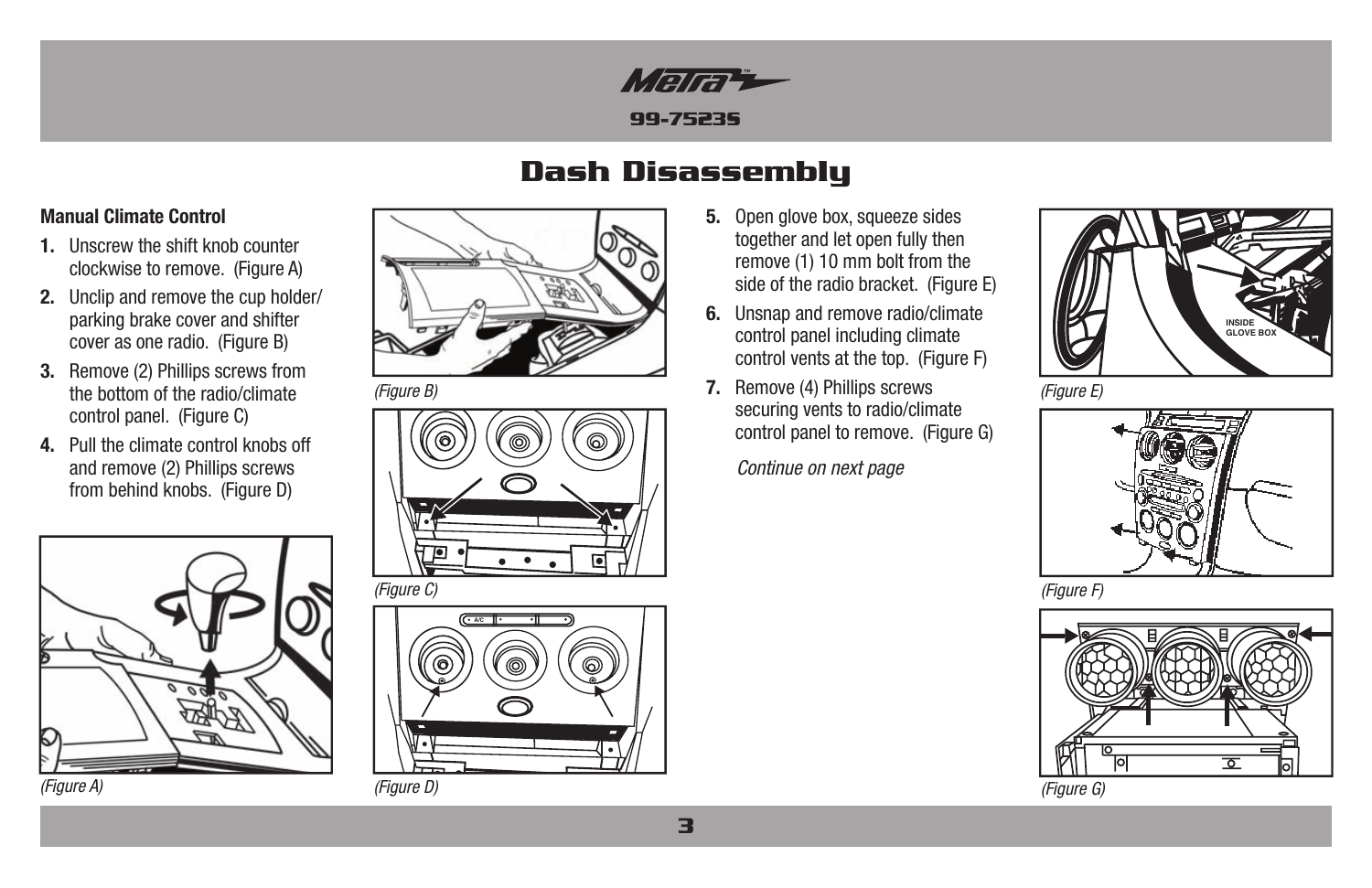

# **Dash Disassembly**

## **Manual Climate Control**  *(continued)*

**8.** Remove the (2) small Phillips screws securing the light bulb boards on each side of the backlight dispersion bar.

> *Note: Notice how they are positioned in the backlight dispersion bar as they will be placed in the 99-7523S the same way.* (Figure H)

 **9.** Remove (4) Phillips screws securing backlight dispersion bar and knob trim bezels. (Figure I)





- **10.** Push the bottom edges of the knob trim bezels from the front side to the back and slide both pieces out as one radio. (Figure J)
- **11.** Remove (4) Phillips screws securing the radio display harness bracket to the radio chassis then unclip and remove the radio display harness. (Figure K) *(Figure H) (Figure J)*

*Continue to kit assembly*





*(Figure I) (Figure K)*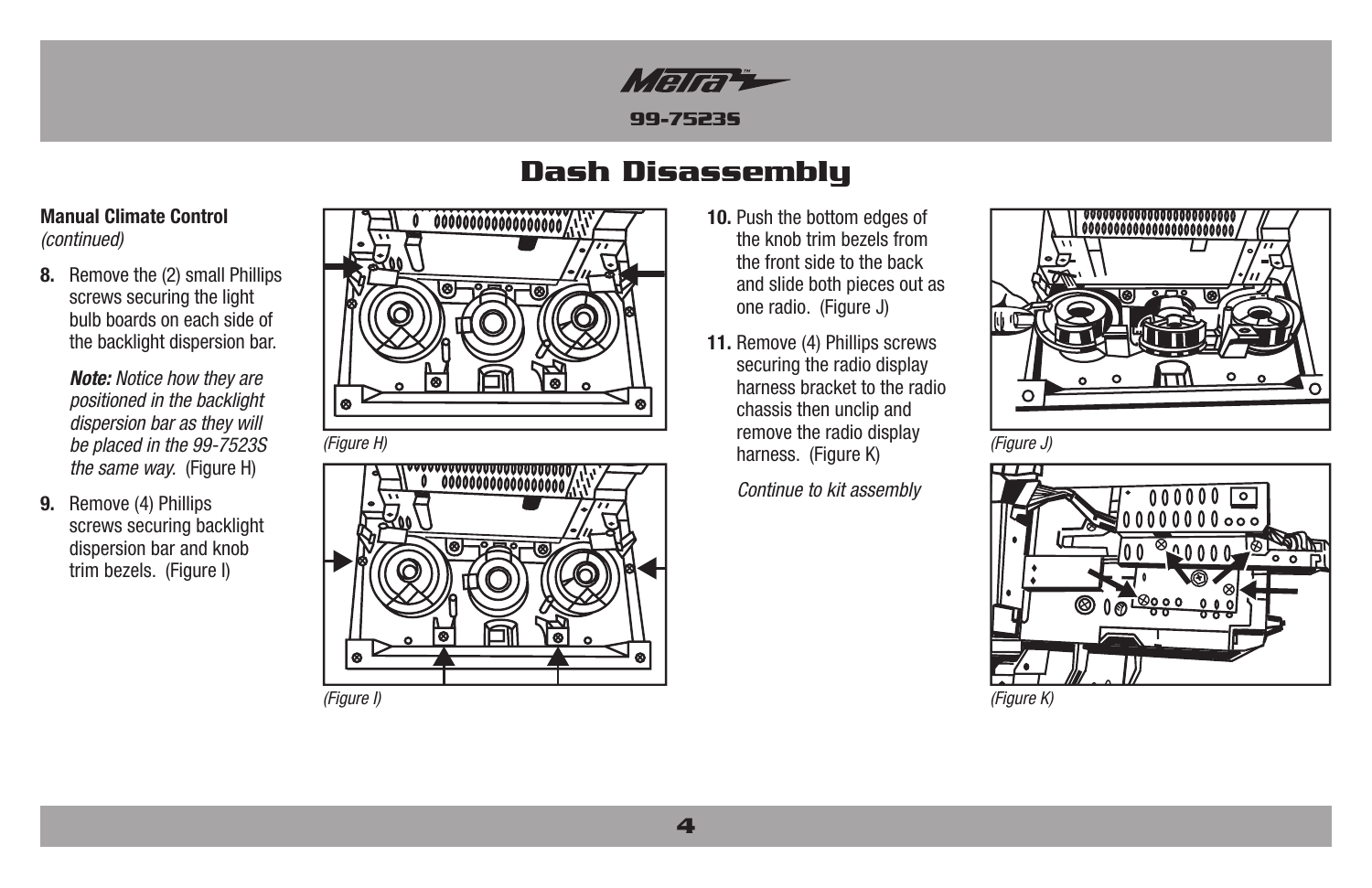

# **Kit Assembly**

## **Electronic Climate Control**

- **1.** Clip the climate control knob outer trim ring panel into the 99-7523S housing. (Figure A)
- **2.** Align the screw holes in the climate control and the radio housing panel then push the climate control onto the radio housing panel. (Figure B)



*(Figure A)*



- **3.** Secure the climate control with the factory hardware removed in step 7 of the dash disassembly for electronic climate control cars.
- **4.** Unclip and remove the small oval cover plate at the bottom center of the factory radio and insert into the 99-7523S radio housing. (Figure C)

*Note: The light bulb boards will not be used with auto climate control vehicles disregard these bulbs.*



*(Figure C)*

*(Figure B)*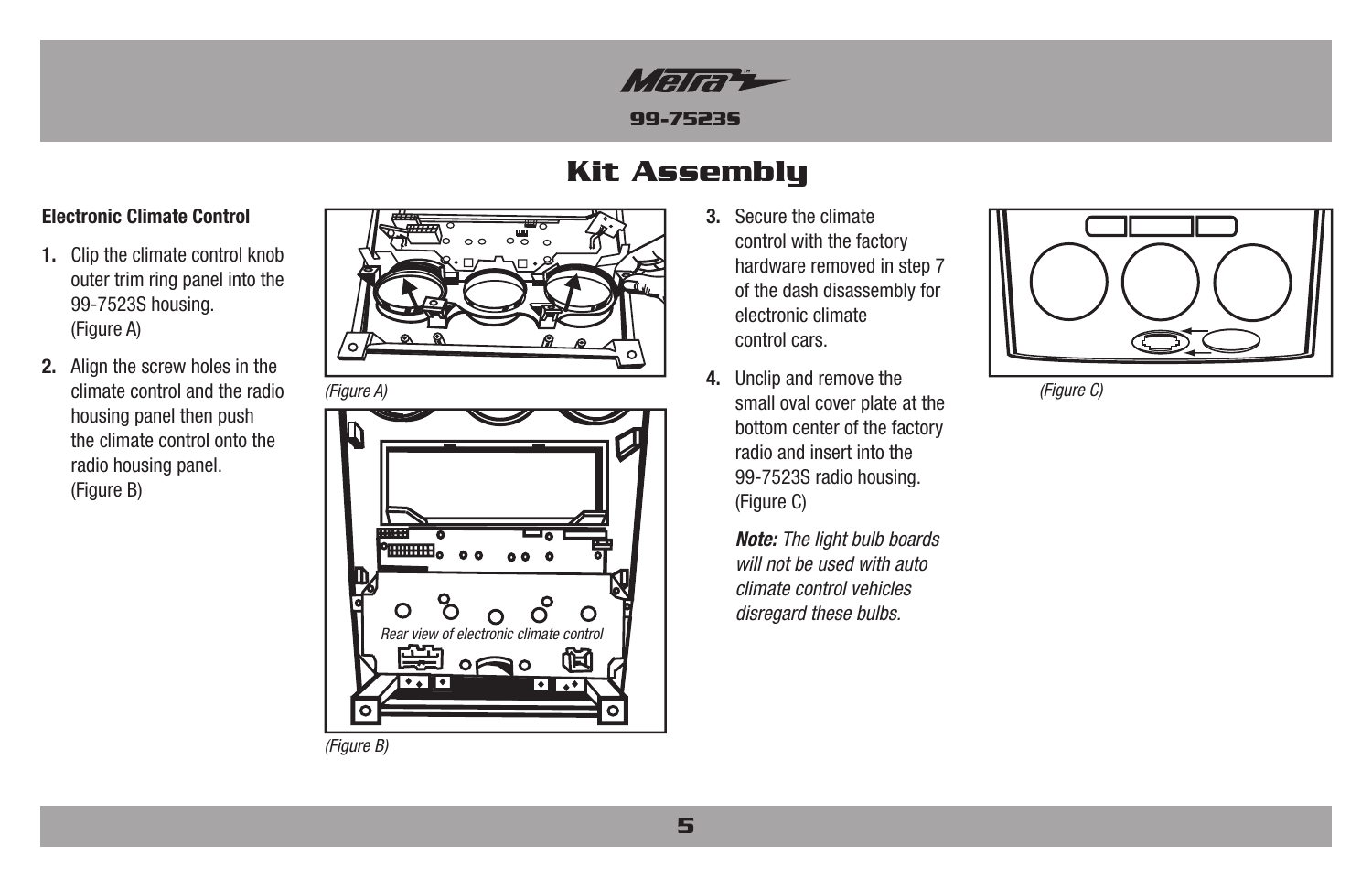

# **Kit Assembly**

## **Manual Climate Control:**

**1.** Put the climate control knob outer trim panel and the backlight dispersion bar together and clip into the radio housing panel as one radio.

> *Note: You may have to push down slightly on the middle of the radio to ease in positioning it into the kit.* (Figures A, B, C)

**2.** Secure the radio with the factory hardware removed in step 9 of the manual climate control dash disassembly.



*(Figure A)*



*(Figure B)*





- **3.** Secure the light bulb boards on each side of the backlight dispersion bar using the factory hardware removed in step 8 in manual climate control dash disassembly. (Figure D)
- **4.** Unclip and remove the small oval cover plate at the bottom center of the factory radio and insert into the 99-7523S radio housing. (Figure E)



*(Figure D)*



*(Figure E)*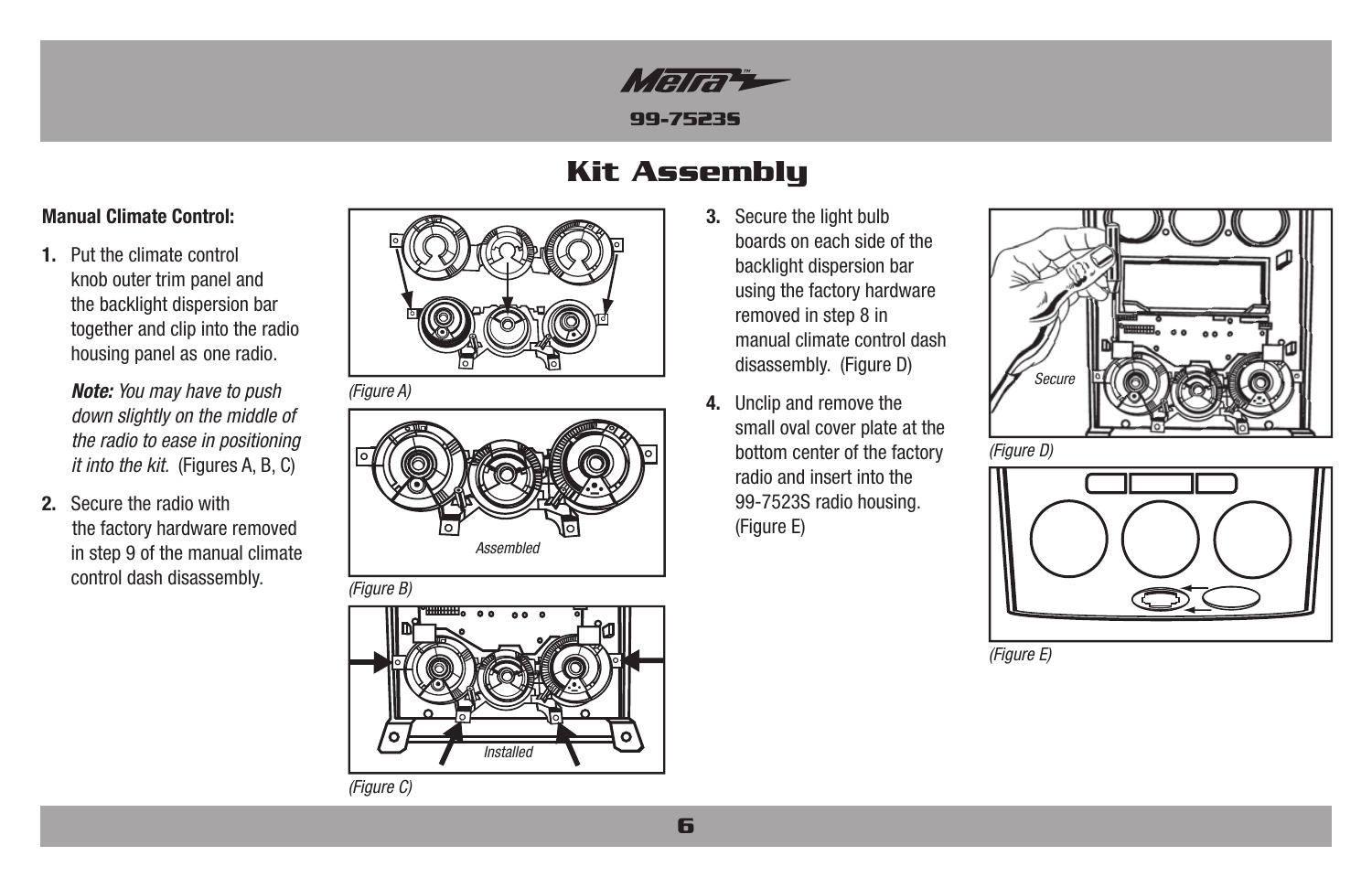

# **Kit Assembly**

## **Felt Tape Application**

*Note: Due to differences in factory tolerances you may need to apply the provided felt tape to the edge of the 99-7523S radio housing to relieve backlight bleed through.*

- **1.** Looking at edge of radio housing apply felt tape to inner edge (toward back of kit). If it is positioned to closely to the outer edge you may be able to see it once it is in the dash. (Figure A)
- **2.** Attach the included six panel clips to the radio housing.



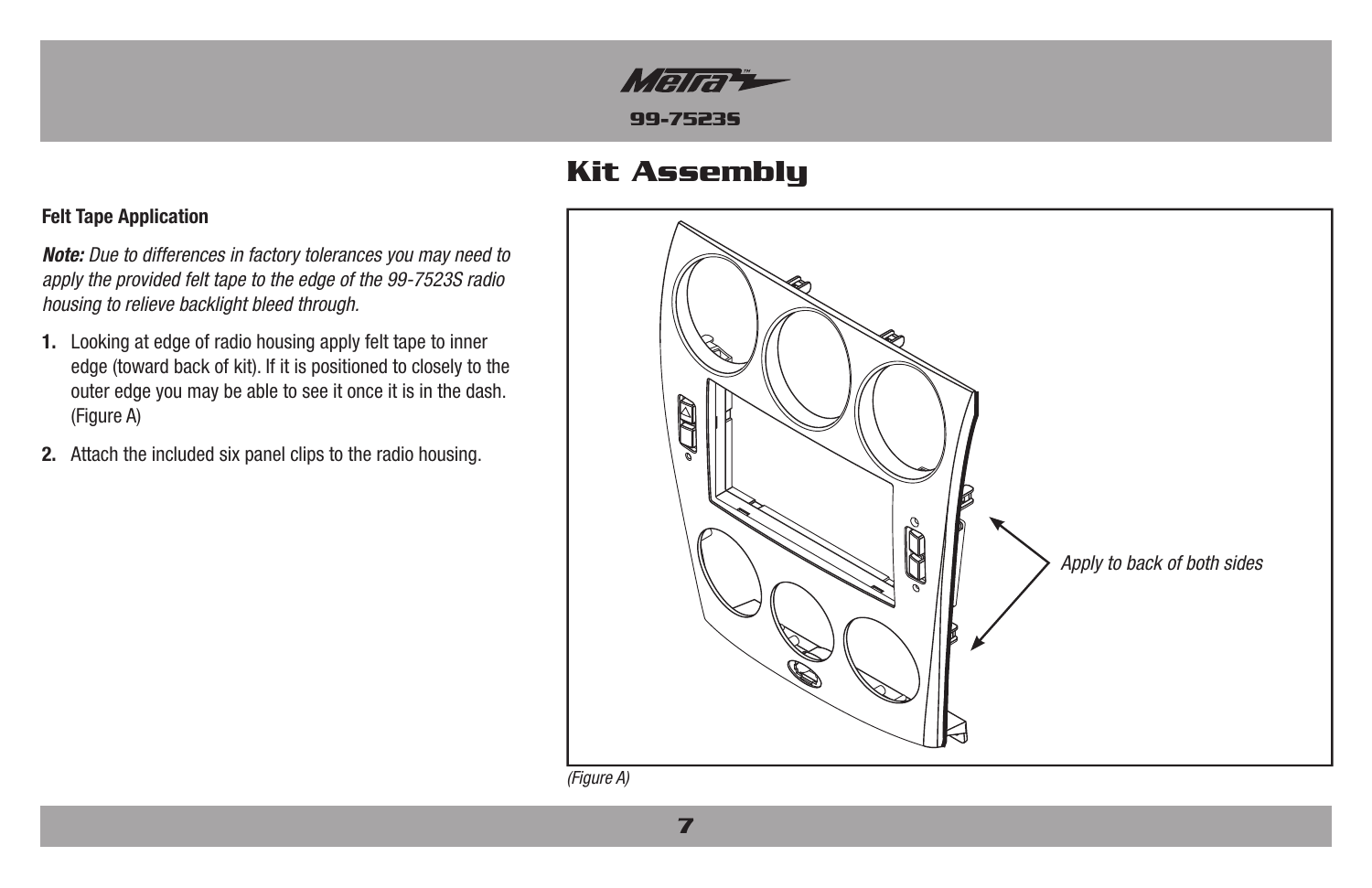

# **Kit Assembly**

## **ISO DIN radio provision with pocket**

- **1.** Mount the pocket to the radio brackets with the (4) #8 x 3/8" Phillips screws supplied. (Figure A)
- **2.** Slide the radio into the radio brackets/pocket assembly and secure with the screws supplied with the radio. (Figure B)
- **3.** Locate the factory wiring harness and antenna plug in the dash.
- **4.** Mount the new radio assembly into the dash and reassemble dash in reverse order of disassembly.
- **5.** There are no existing holes for the radio mounting. New holes will be made using the included one inch screws. The radio brackets will rest on a shelf in the sub-dash. Be sure the radio is level and centered while mounting the radio/ bracket assembly into the dash opening.

*Continue on next page*



*(Figure A)*



*(Figure B)*

## **Double DIN radio provision**

- **1.** Attach the double DIN radio to the radio brackets using the screws supplied with the radio. (Figure A)
- **2.** Locate the factory wiring harness and antenna plug in the dash.
- **3.** Mount the new radio assembly into the dash and reassemble dash in reverse order of disassembly.
- **4.** There are no existing holes for the radio mounting. New holes will be made using the included one inch screws. The radio brackets will rest on a shelf in the sub-dash. Be sure the radio is level and centered while mounting the radio/ bracket assembly into the dash opening.

*Continue on next page*



*(Figure A)*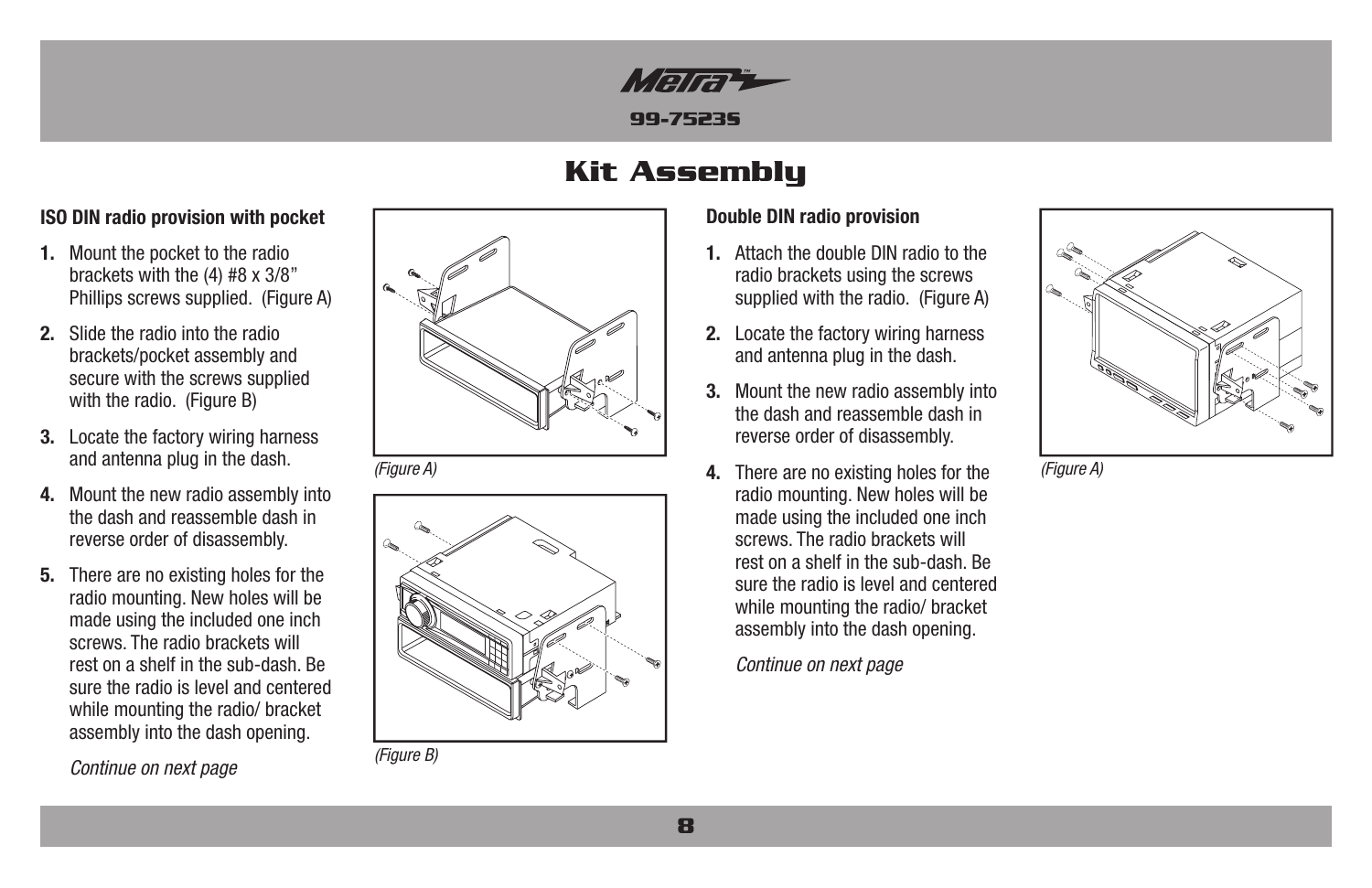

# **Kit Assembly**

Start the car and test all the climate control functions.

*Note: The air recirculation light will be on at initial startup and will not go out until using the climate controls for the first time.*

## **Display Customization:**

- **1.** Press and hold the **Clock** button in the factory display until **"Set Text"** is displayed then release button. Settings will begin with the first character location. Use the **Set** button to select the desired character then press the **AMB** button to select the next character location. There are 10 available character locations.
- **2.** Once the desired text is entered if you do not touch any buttons for 10-seconds the display will read **"Saved Text"** and your text will be saved.
- **3.** To set the clock press and hold the **Clock** button until **"Hr. Adjust"** is displayed then use the **Set** button to select the desired hour.
- **4.** Press the **Clock** button again and the display will read **"Min. Adjust"** then use the **Set** button to select the desired minutes.

*Note: If equipped with a dimmer button it will still function as normal.*

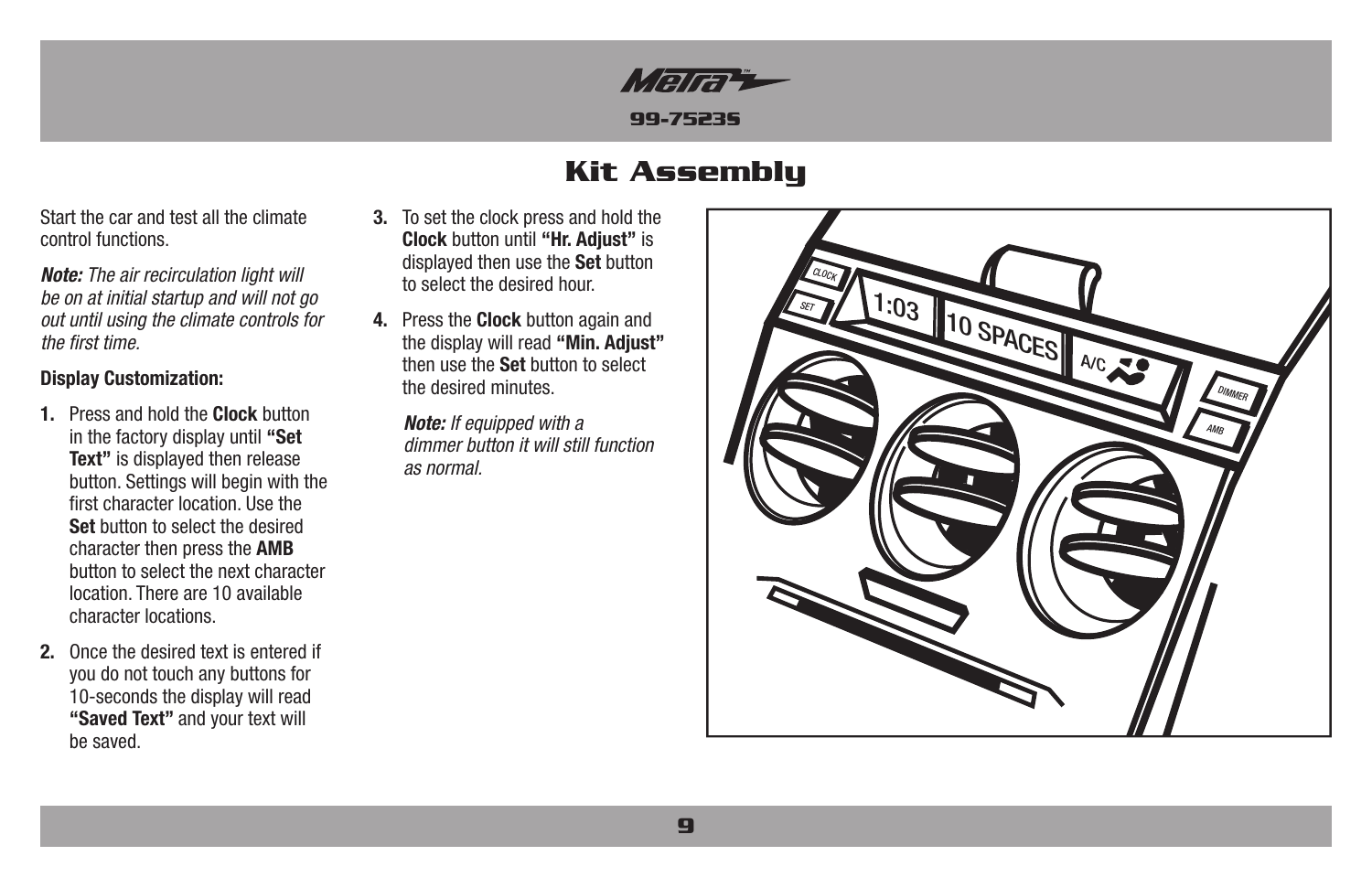

# **Final Wiring and Assembly**

## **Connections to be made to the aftermarket radio:**

- Connect the **Yellow** wire to the 12-volt battery/memory wire.
- Connect the **Red** wire tot he accessory/ignition wire.
- Connect the **Orange** wire to the illumination wire. *If the aftermarket radio has no illumination wire, cap off the Orange wire.*
- Cap off and disregard the **Orange/White** wire, it will not be used in this application.
- Connect the **Black** wire tot he ground wire.
- Connect the **Blue** wire to the antenna turn on wire.
- Connect the **Blue/White** wire to the amp turn-on wire, if the vehicle also amplified.
- Connect the **White** wire to the left front positive speaker output.
- Connect the **White/Black** wire to the left front negative speaker output.
- Connect the **Gray** wire to the right front positive speaker output.
- Connect the **Gray/Black** wire to the right front negative speaker output.
- Connect the **Green** wire to the radio's left rear positive speaker output.
- Connect the **Green/Black** wire tot he radio's left rear negative speaker output.
- Connect the **Purple** wire to the radio's right rear positive speaker output.
- Connect the **Purple/Black** wire tot he radio's right rear negative speaker output.

## **Connections to be made to the kit:**

- **1.** Plug the 8-way connector supplied with the 99-7523 into Location 1, on the back of the 99-7523 radio housing (see diagram, on right).
- **2.** Plug the 16-way connector, that was removed from the factory radio, into Location 2 (see diagram, on right).
- **3. For manual climate control vehicles only:** Plug the 16-way connector supplied with the 99-7523 into Location 3 (see diagram, on right).

*Nota: Automatic climate control vehicles will not use this harness.*

- **4.** Reconnect the negative battery terminal and test the radio for proper operation.
- **5.** Reassemble the radio and dash assemblies in reverse order of disassembly.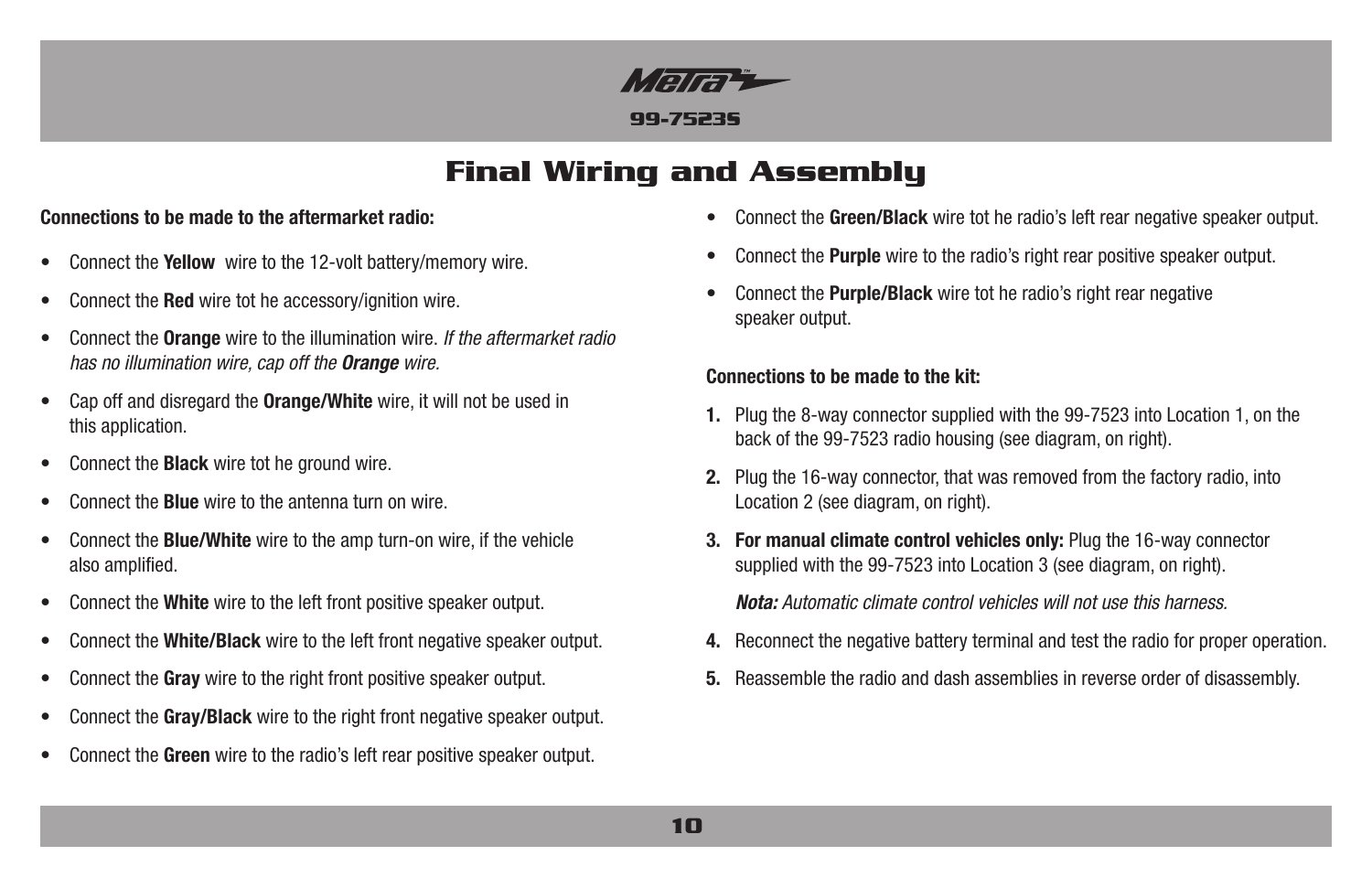

# **Notes**





*(99-7523 radio housing diagram)*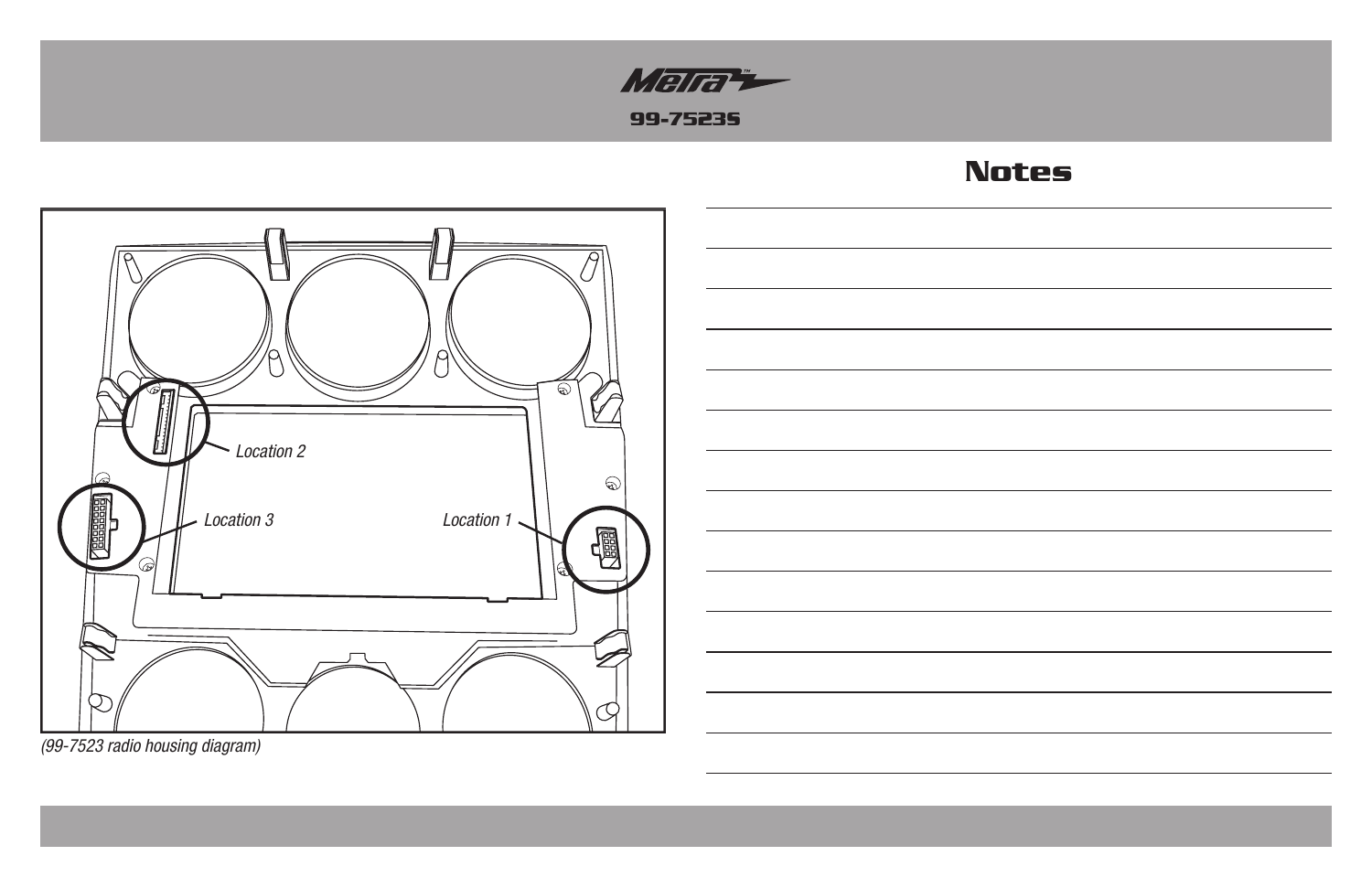

#### **INSTALLATION INSTRUCTIONS FOR PART 99-7523S**





# **KNOWLEDGE IS POWER** <sup>E</sup>nhance your installation and fabrication skills by

enrolling in the most recognized and respected mobile electronics school in our industry. Log onto www.installerinstitute.com or call 800-354-6782 for more information and take steps toward a better tomorrow.



**Metra recommends MECP certified technicians**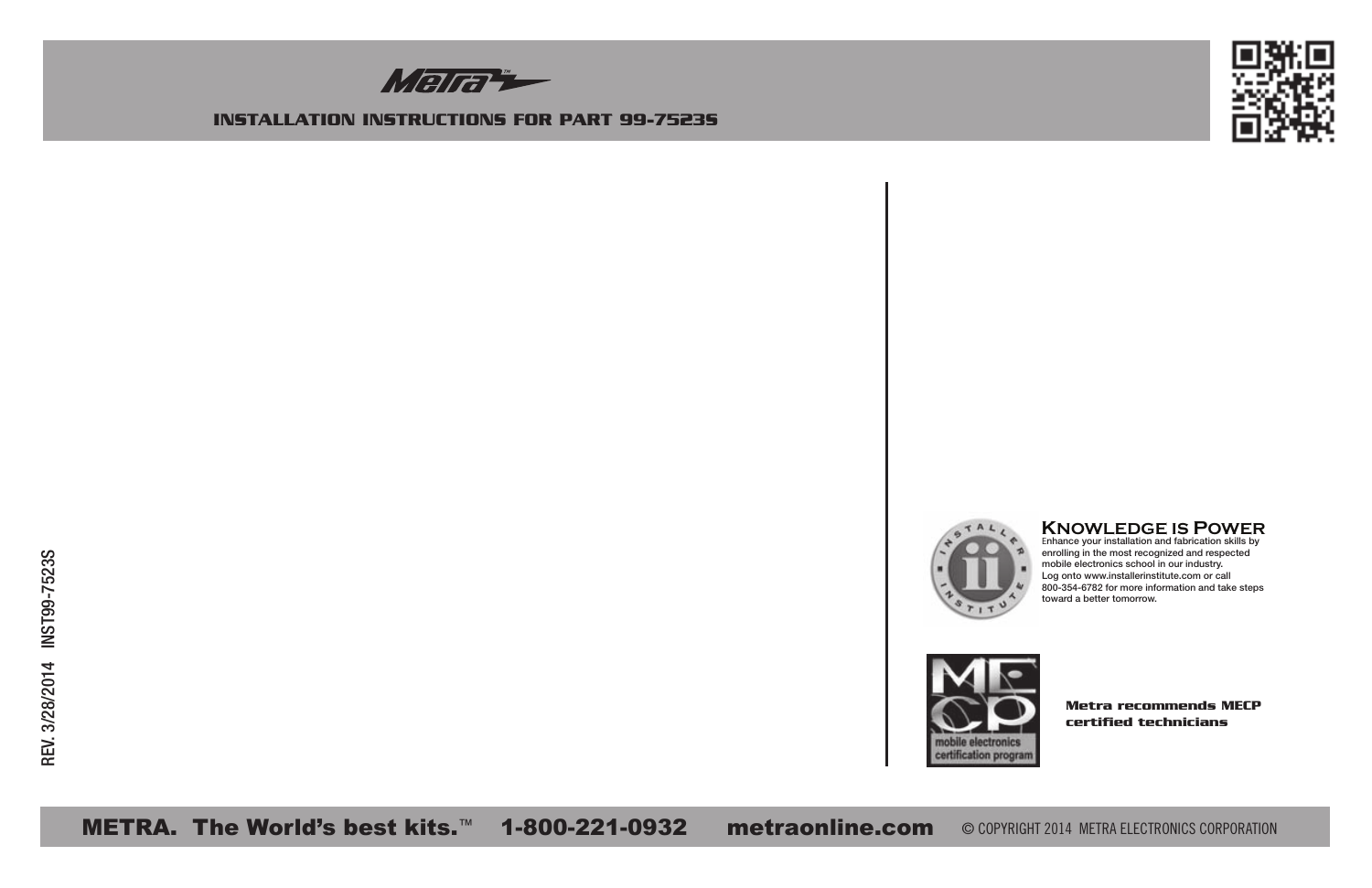

#### **INSTRUCCIONES DE INSTALACIÓN PARA LA PIEZA 99-7523S**

**APLICACIONES**

# **Mazda 6 2003-2005 99-7523S**

# **CARACTERÍSTICAS DEL KIT**

- Provisión de radio doble DIN
- Provisión de radio ISO DIN con bolsillo
- *Pintura color plata*
- *Precableado ASWC-1 arnés incluido (ASWC-1 se venden por separado)*



# **COMPONENTES DEL KIT**

• A) Ensamble de carcasa de radio/control de clima • B) Soportes para radio • C) Cavidad • D) (4) tornillos Phillips #8 de 3/8" • E) (6) ganchos plásticos para panel • F) Arnés • G) (2) tornillos Phillips #8x1"





# **Indice**

## **Desmontaje del tablero**

| Ensamble del kit                             |  |
|----------------------------------------------|--|
|                                              |  |
|                                              |  |
|                                              |  |
| - Provisión de radio ISO DIN con bolsillo  8 |  |
|                                              |  |
|                                              |  |
|                                              |  |

# **HERRAMIENTAS REQUERIDAS**

• Destornillador Phillips • Pequeño destornillador de paleta • Llave para dados

*PRECAUCIÓN: Metra recomienda desconectar el terminal negativo de la batería antes de comenzar cualquier instalación. Todos los accesorios, interruptores y, especialmente, las luces indicadoras de airbag deben estar enchufados antes de volver a conectar la batería o comenzar el ciclo de ignición.*

*NOTA: Remítase a las instrucciones incluidas con el radio de postventa.*

Arnés de cableado: • Se incluye con el kit Adaptador de antena: • No se requiere

METRA. The World's best kits.™ 1-800-221-0932 metraonline.com © COPYRIGHT 2014 METRA ELECTRONICS CORPORATION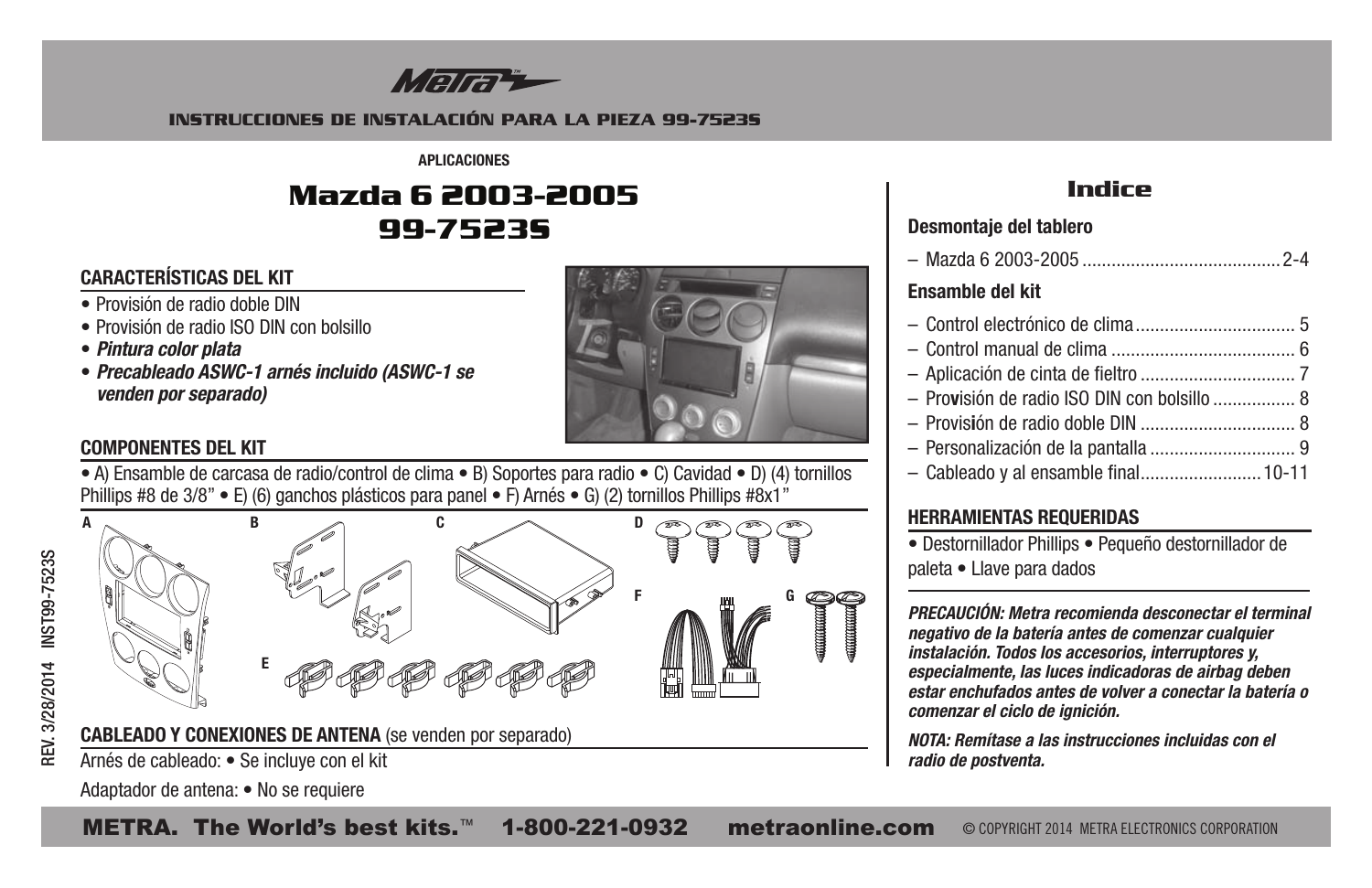

# **Desmontaje del tablero**

## **Control electrónico de clima**

- **1.** Desatornille el contador de la perilla de la palanca de velocidades hacia la izquierda para quitarlo. (Figura A)
- **2.** Desenganche y quite el portavasos/ la cubierta del freno de mano y la cubierta de la palanca de velocidades como una unidad. (Figura B)
- **3.** Quite los (2) tornillos Phillips de la parte inferior del panel de control del radio/clima. (Figura C)
- **4.** Abra la guantera, presione para juntar los lados y deje que se abra por completo, luego quite (1) perno de 10 mm del costado del soporte del radio. (Figura D)









- **5.** Suelte a presión y quite el panel de control de radio/clima, incluyendo las rejillas de control de clima de la parte superior. (Figura D)
- **6.** Quite los (4) tornillos Phillips que sujetan las rejillas al panel de control de radio/clima para quitarlo. (Figura E)
- *(Figura B) (Figura F)* sujetan el control de clima electrónico **7.** Quite los (8) tornillos Phillips que al panel de control del radio/clima para quitarlo. (Figura F)
	- **8.** Quite los (4) tornillos Phillips que sujetan el sporte del arnés de la pantalla del radio al chasís del radio, luego suelte el gancho y quite el arnés de la pantalla del radio. (Figura H)

*(Figura C) (Figura G) Continuará al ensamble del kit*



*(Figura E)*









*(Figura A) (Figura D) (Figura H)*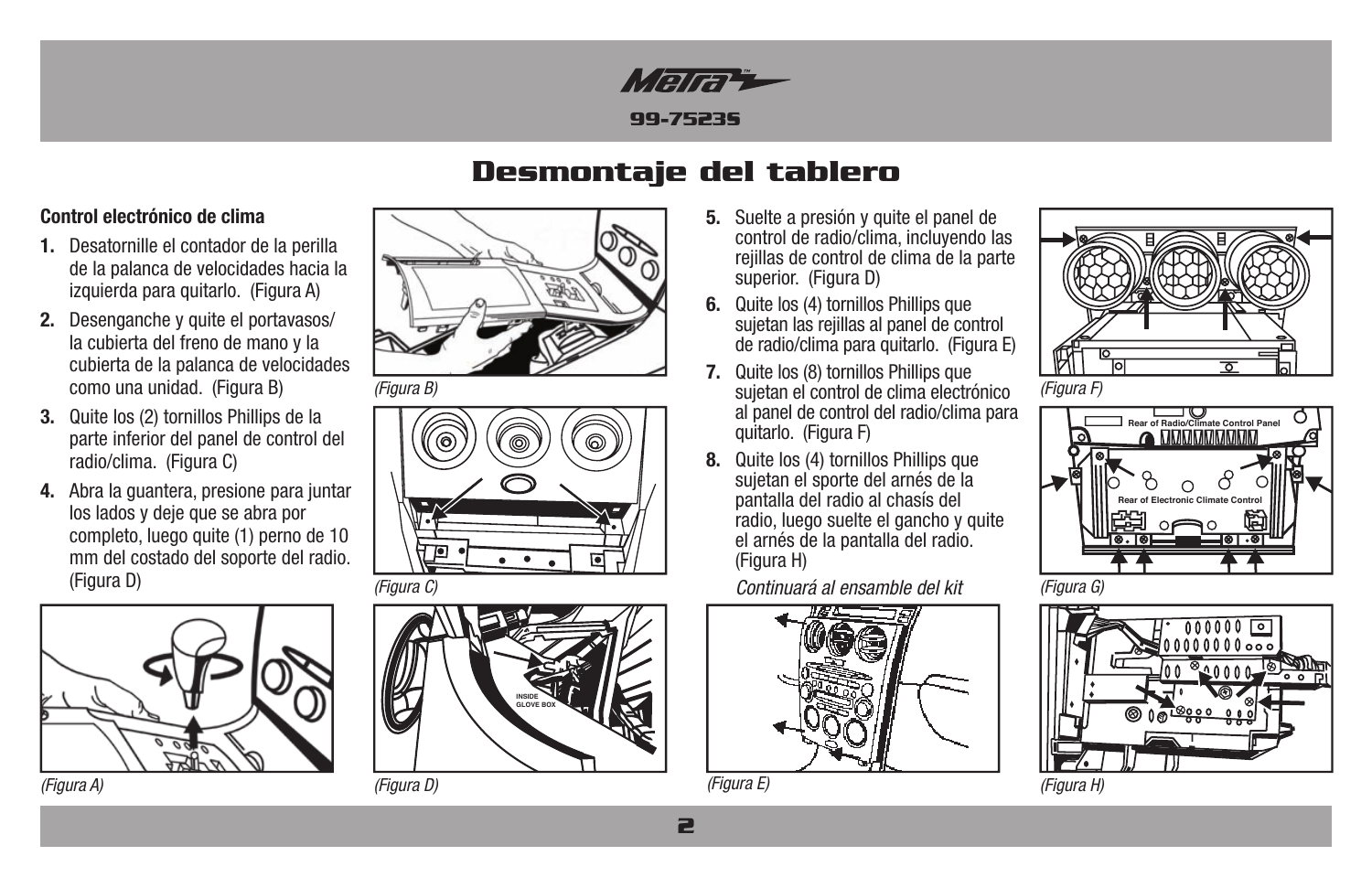

# **Desmontaje del tablero**

## **Control manual de clima**

- **1.** Desatornille el contador de la perilla de la palanca de velocidades hacia la izquierda para quitarlo. (Figura A)
- **2.** Desenganche y quite el portavasos/ la cubierta del freno de mano y la cubierta de la palanca de velocidades como una unidad. (Figura B)
- **3.** Quite los (2) tornillos Phillips de la parte inferior del panel de control del radio/clima. (Figura C)







*(Figura B)*





- **4.** Jale las perillas del control de clima para quitarlas y quite (2) tornillos Phillips de atrás de las perillas. (Figura D)
- **5.** Abra la guantera, presione para juntar los lados y deje que se abra por completo, luego quite (1) perno de 10 mm del costado del soporte del radio. (Figura E)
- **6.** Suelte a presión y quite el panel de control de radio/clima, incluyendo las rejillas de control de clima de la parte superior. (Figura F)
- **7.** Quite los (4) tornillos Phillips que sujetan las rejillas al panel de control de radio/clima para quitarlo. (Figura G)

*Continúa en la página*



*(Figura E)*



*(Figura F)*

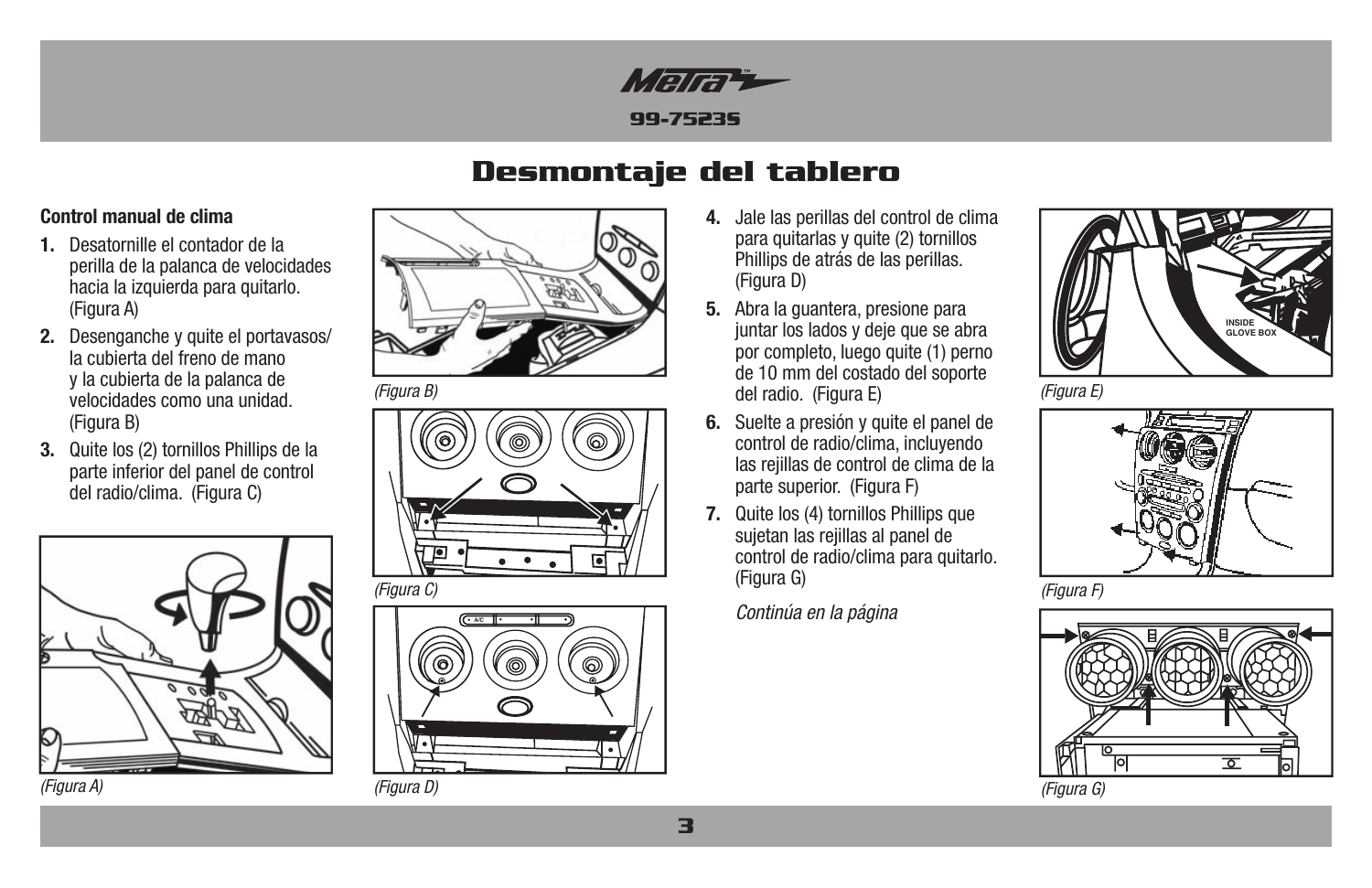

# **Desmontaje del tablero**

## **Control manual de clima**  *(seguido)*

**8.** Quite los (2) pequeños tornillos Phillips que sujetan los tableros de focos a cada lado de la barra de dispersión de luz de retroiluminación.

> *Nota: Observe cómo están posicionados en la barra de dispersión de luz de retroiluminación, ya que se colocarán del mismo modo en el 99-7523S.* (Figura H)

 **9.** Quite los (4) tornillos Phillips que sujetan la barra de dispersión de luz de retroiluminación y los biseles de moldura de la perilla. (Figura I)





- **10.** Empuje los bordes inferiores de los biseles de moldura de la perilla desde el lado delantero hacia la parte trasera y deslice ambas piezas hacia fuera como una misma unidad. (Figura J)
- **11.** Quite los (4) tornillos Phillips que sujetan el soporte del arnés de la pantalla del radio al chasís del radio, *(Figura H) (Figura J)* luego suelte el gancho y quite el arnés de la pantalla del radio. (Figura K)

*Continuará al ensamble del kit*





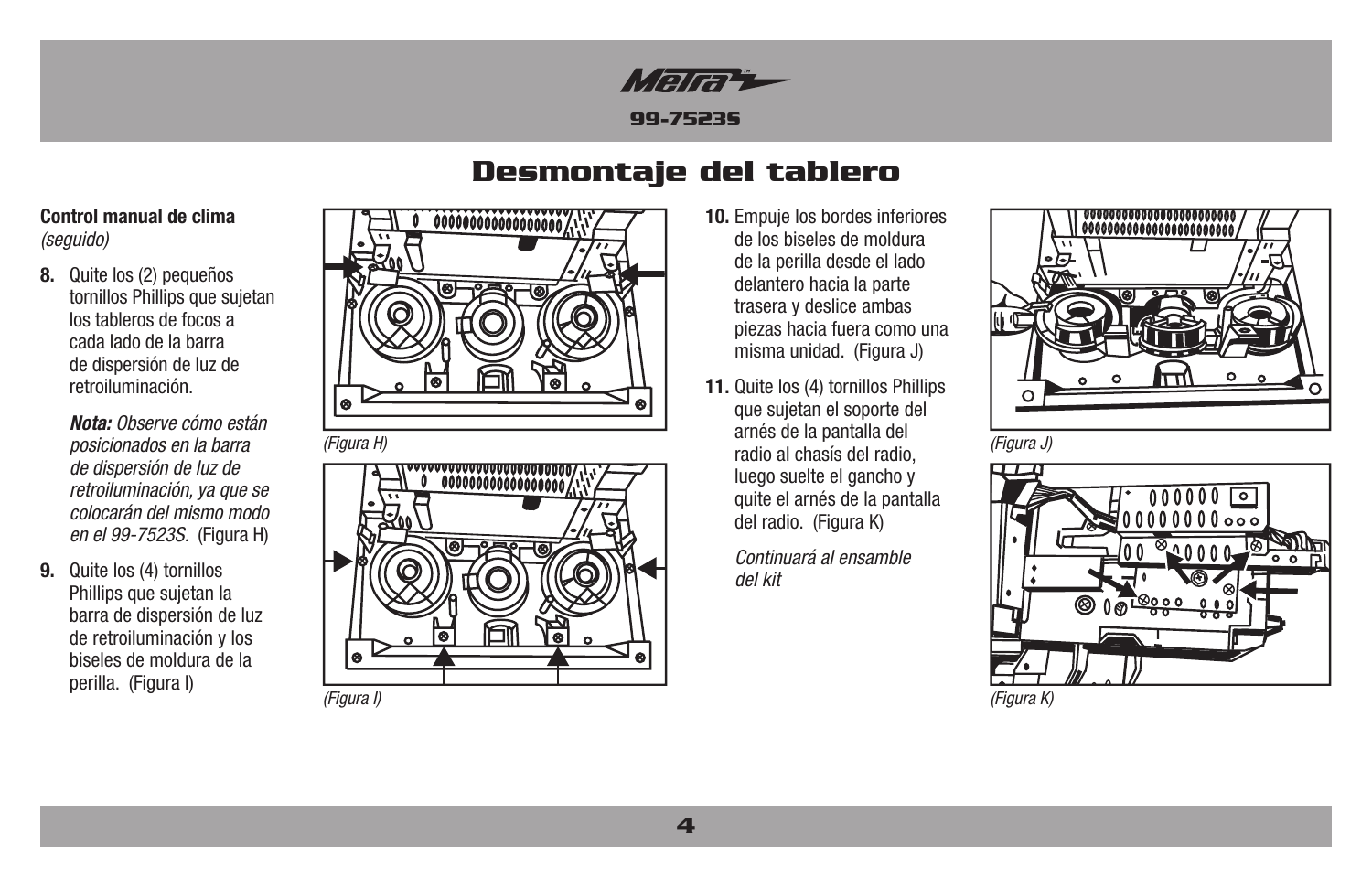

# **Ensamble del kit**

## **Control electrónico de clima**

- **1.** Enganche el panel del anillo de moldura exterior de la perilla del control de clima en la carcasa 99-7523S. (Figura A)
- **2.** Alinee los orificios de los tornillos en el control de clima y en el panel de la carcasa del radio, luego empuje el control de clima sobre el panel de la carcasa del radio. (Figura B)



*(Figura A)*



*(Figura B)*

- **3.** Sujete el control de clima con la tornillería de fábrica que retiró en el paso 7 del desensamble del tablero para los autos con control de clima electrónico.
- **4.** Desenganche y quite la pequeña placa de cubierta ovalada en la parte central inferior del radio de fábrica e insértela en la carcasa del radio 99-7523S. (Figura C)

*Nota: El arnés de 16 posiciones a 16 posiciones suministrado con el 99-7523S NO se utilizará en vehículos con controles de clima electrónicos.* 



*(Figura C)*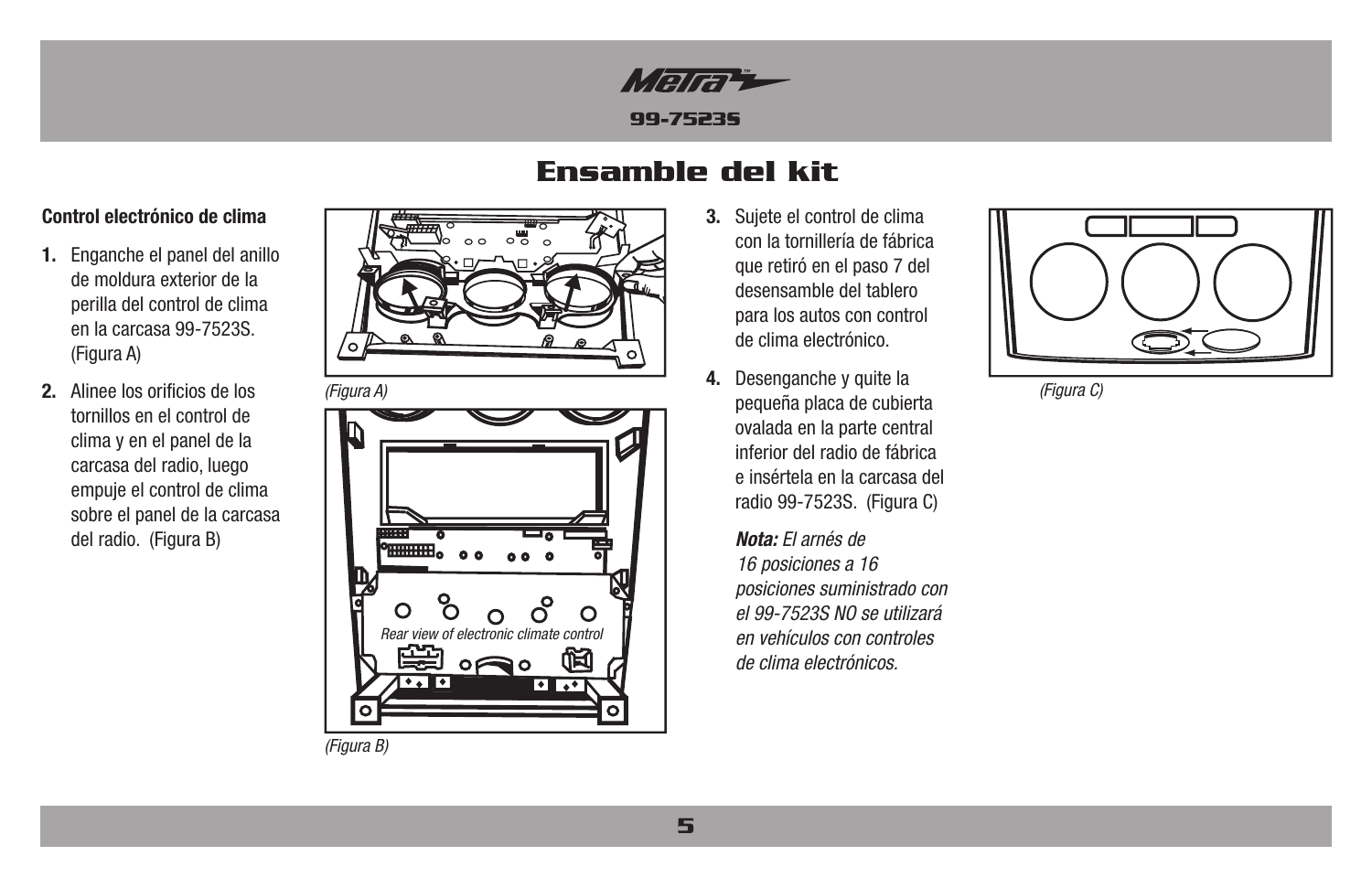

# **Ensamble del kit**

## **Control manual de clima:**

**1.** Junte el panel de la moldura exterior de la perilla del control de clima y la barra de dispersión de luz de retroiluminación y sujételos al panel de la carcasa del radio como una unidad.

> *Nota: Es posible que tenga que presionar ligeramente hacia abajo en la parte central de la unidad para facilitar el posicionamiento en el kit.*  (Figuras A, B, C)

**2.** Sujete la unidad con la tornillería de fábrica que se quitó en el paso 9 del desensamble del tablero de control de clima manual.



*(Figura A)*





- **3.** Sujete los tableros de focos a cada lado de la barra de dispersión de luz de retroiluminación con la tornillería de fábrica que quitó en el paso 9 en el desensamble del tablero del control de clima manual. (Figura D)
- **4.** Desenganche y quite la pequeña placa de cubierta ovalada en la parte central inferior del radio de fábrica e insértela en la carcasa del radio 99-7523S. (Figura E)





*(Figura E)*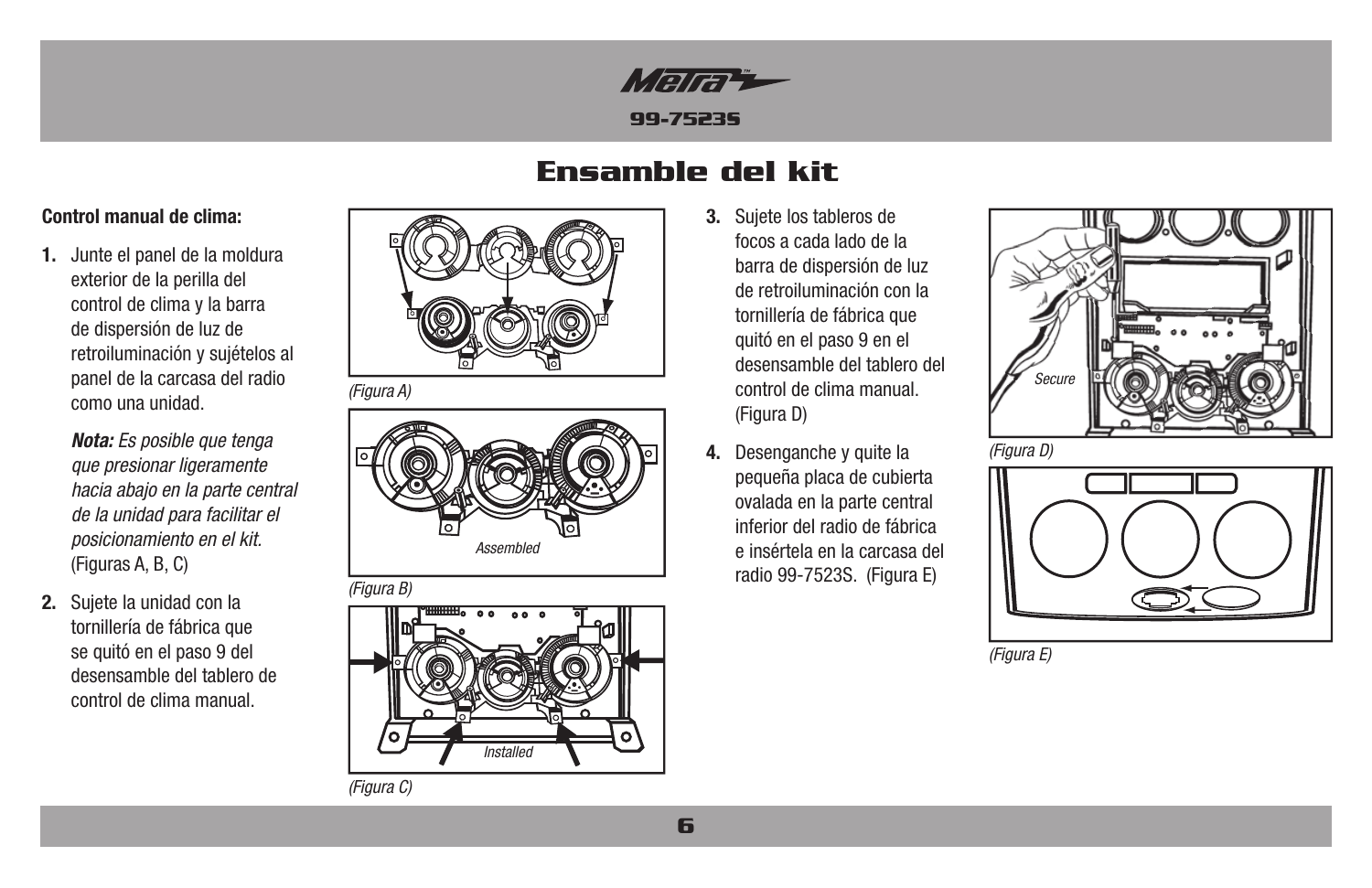

# **Ensamble del kit**

## **Aplicación de cinta de fieltro**

*Nota: Debido a las diferencias en las tolerancias de fábrica, es posible que necesite aplicar la cinta de fieltro suministrada al borde de la carcasa del radio 99-7523S para bloquear el paso de la luz de retroiluminación.*

- **1.** Mirando el borde de la carcasa del radio, aplique la cinta de fieltro al borde interior (hacia la parte posterior del kit). Si está demasiado cerca del borde exterior es posible que pueda verlo cuando ya esté en el tablero. (Figura A)
- **2.** Coloque los seis ganchos de panel incluidos en la carcasa del radio.



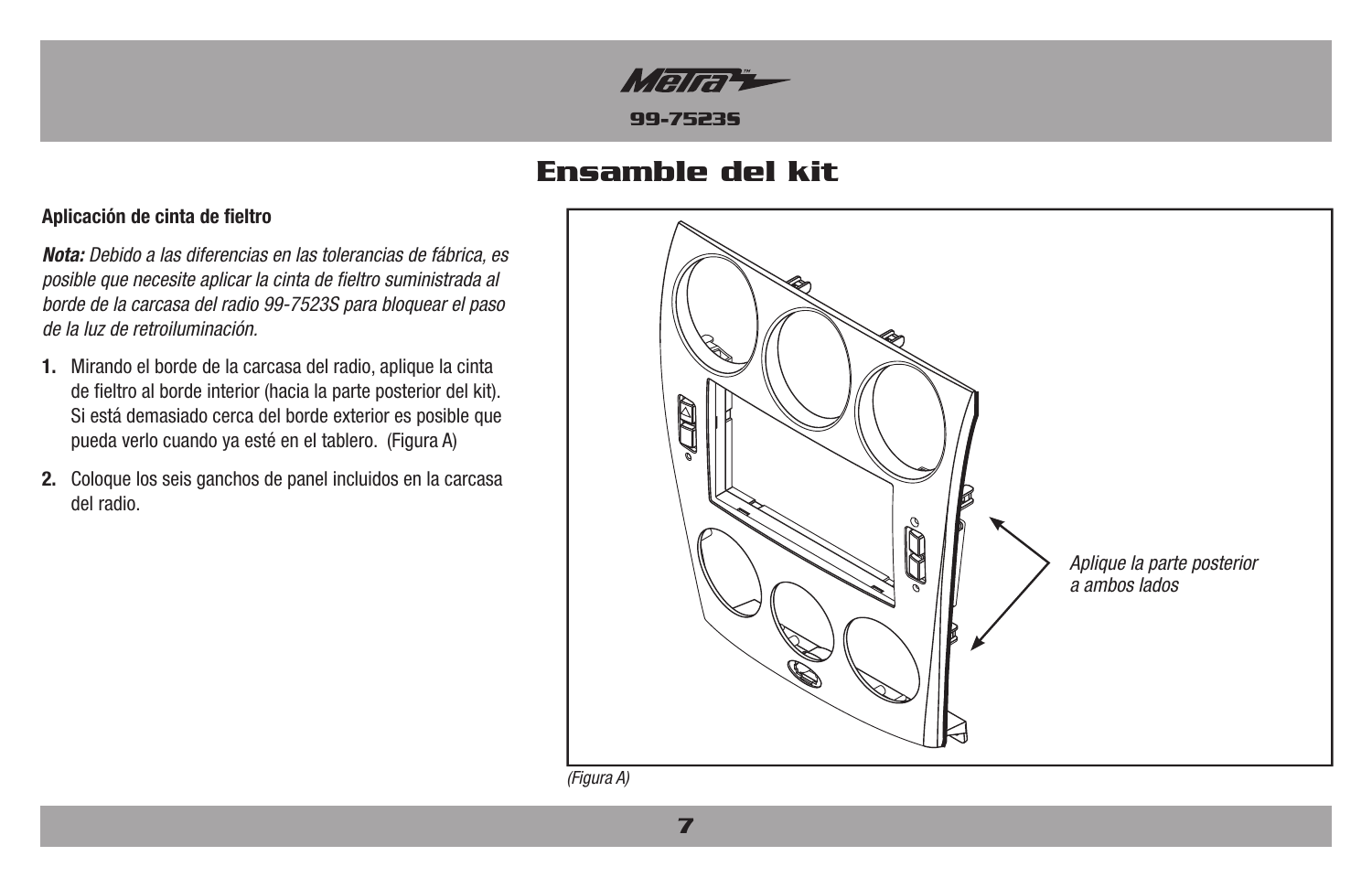

# **Ensamble del kit**

## **Provisión de radio ISO DIN con bolsillo**

- **1.** Monte la cavidad en los soportes del radio con los (4) tornillos Phillips #8 de 3/8" suministrados.
- **2.** Deslice el radio en el conjunto de los soportes/cavidad y sujételo con los tornillos suministrados con la unidad.
- **3.** Ubique el arnés de cableado de fábrica y el conector de la antena en el tablero.
- **4.** Monte el conjunto del radio en el tablero y vuelva a armar el tablero al revés de como lo desarmó.
- **5.** No hay orificios existentes para el montaje del radio. Se harán nuevos orificios usando los tornillos incluidos de una pulgada. Los soportes del radio se apoyarán en una repisa en el sub tablero. Asegúrese de que el radio esté nivelado y centrado al montar el ensamble de radio/soporte en la apertura del tablero.

 *Continúa en la página*



*(Figura A)*



*(Figura B)*

## **Doule DIN radio provision**

- **1.** Coloque el radio doble DIN en los soportes del radio con los tornillos que vienen con el radio.
- **2.** Ubique el arnés de cableado de fábrica y el conector de la antena en el tablero. Metra recomienda el uso de adaptadores adecuados de acoplamiento de Metra y/o de AXXESS.
- **3.** Monte el conjunto del radio en el tablero y vuelva a armar el tablero al revés de como lo desarmó.
- **4.** No hay orificios existentes para el montaje del radio. Se harán nuevos orificios usando los tornillos incluidos de una pulgada. Los soportes del radio se apoyarán en una repisa en el sub tablero. Asegúrese de que el radio esté nivelado y centrado al montar el ensamble de radio/soporte en la apertura del tablero.

*Continúa en la página*



*(Figura A)*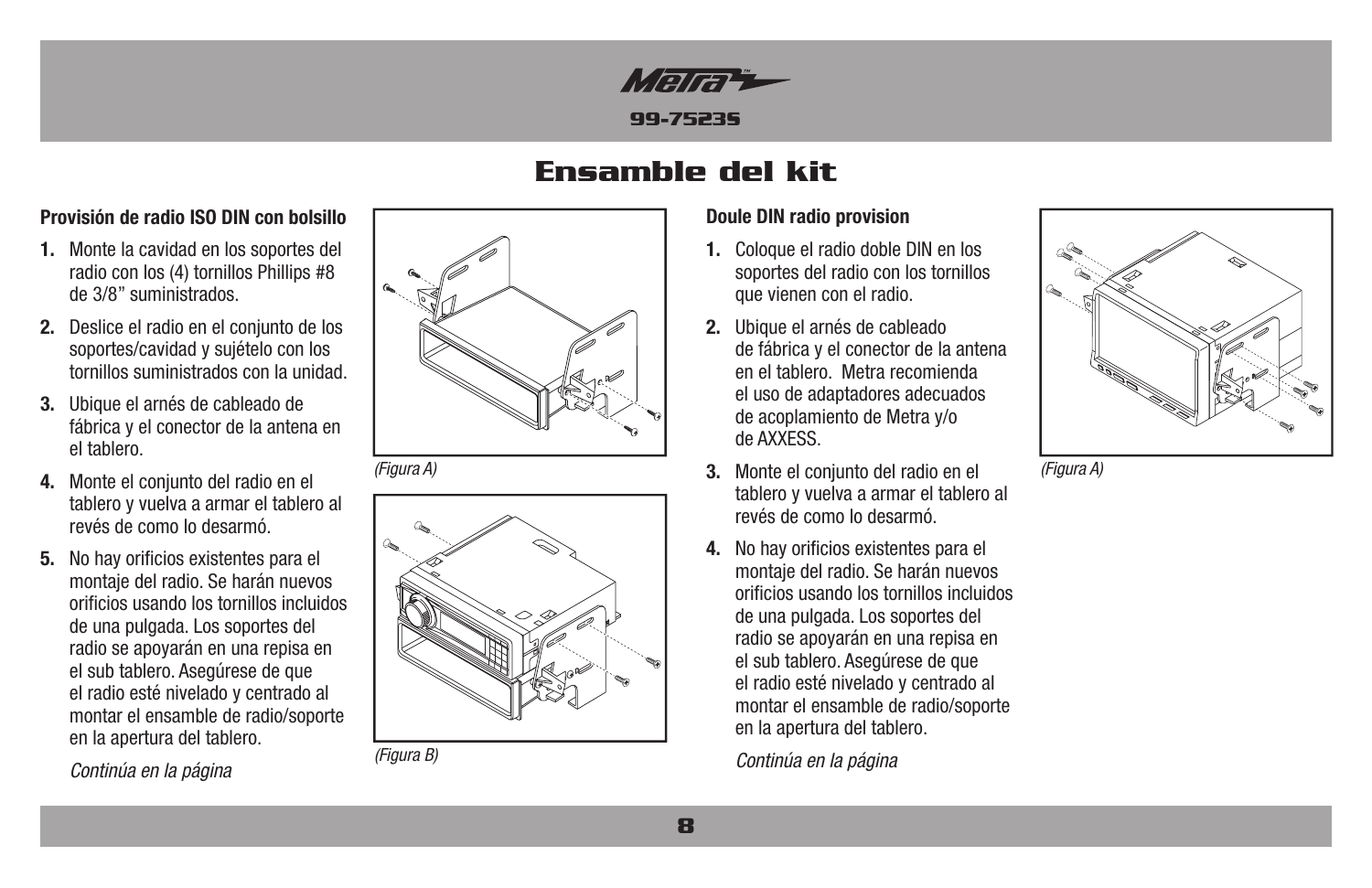

# **Ensamble del kit**

Encienda la marcha del vehículo y pruebe todas las funciones del control de clima.

*Nota: El foco de recirculación de aire estará encendido durante el arranque inicial y no se apagará hasta que se utilicen los controles de clima por primera vez.*

## **Personalización de la pantalla:**

**1.** Presione y mantenga presionado el botón del reloj en la pantalla de fábrica hasta que aparezca "**Set Text**" (configurar texto), y luego suelte el botón. Iniciará la configuración con la Ubicación del primer caracter. Utilice el botón "**Set**" (configurar) para seleccionar el caracter deseado, luego presione el botón AMB para seleccionar la Ubicación del siguiente caracter. Hay 10 ubicaciones de caracteres disponibles.

- **2.** Cuando haya ingresado el texto deseado, si no toca ningún botón durante 10 segundos, la pantalla indicará "**Saved Text**" (texto guardado) y su texto se guardará.
- **3.** Para configurar el reloj, presione y mantenga presionado el botón del reloj hasta que aparezca "**Hr. Adjust**" (ajuste de la hora), luego use el botón "**Set**" (configurar) para seleccionar la hora deseada.
- **4.** Vuelva a presionar el botón del reloj y la pantalla indicará "**Min. Adjust**" (ajuste de los minutos), luego utilice el botón "**Set**" (configurar) para seleccionar los minutos deseados.

*Nota: Funcionará de manera normal, aun si cuenta con un botón atenuador.*

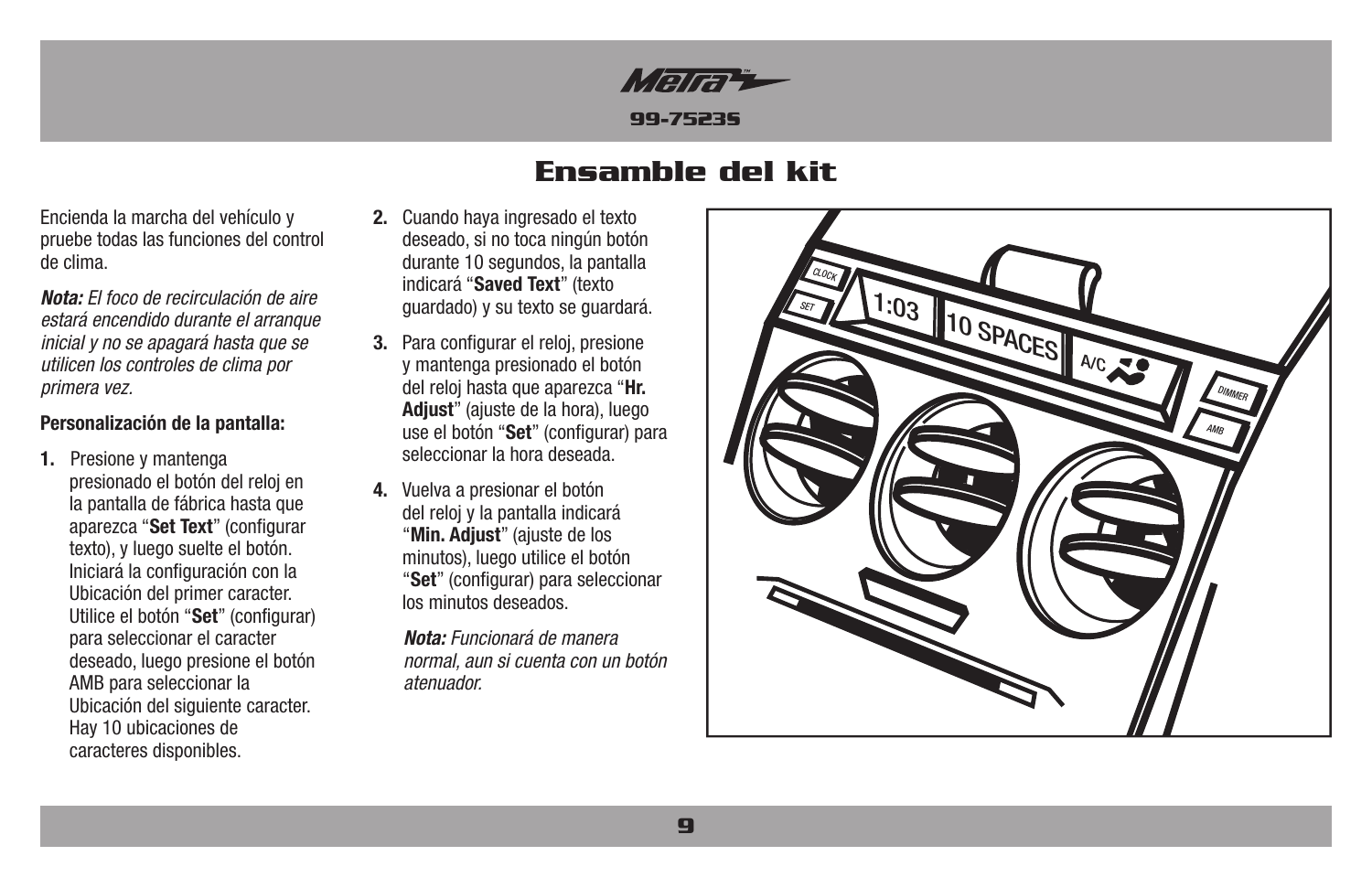

# **Cableado y al ensamble final**

## **Conexiones que se deben hacer a la radio:**

- Conecte el cable **Amarillo** con la batería de 12 voltios/de memoria del radio.
- Conecte el cable Rojo con el cable de accesorios del radio.
- Conecte el cable **Anaranjado** al cable de iluminación. *Si el radio de mercado secundario no tiene cable de iluminación, cubra con cinta el cable Anaranjado.*
- Tape y desatender el cable **Anaranjado/Blanco**, no va a ser utilizado en esta aplicación.
- Conecte el cable **Negro** con el cable de tierra del radio.
- Conecte el cable **Azul** con el encendido de la antena del radio.
- Conecte el cable **Azul/Blanco** al amplificador a su vez-en el alambre, si el vehículo también amplifica.
- Conecte el cable **Blanco** con el cable de la bocina izquierda frontal (+) del radio.
- Connect the **White/Black** wire to the left front negative speaker output.
- Conecte el cable **Gris** con el cable de la bocina derecha frontal (+) del radio.
- Conecte el cable **Gris/Negro** con el cable de la bocina derecha frontal (-) del radio.
- Conecte el cable **Verde** con el cable de la bocina izquierda de atrás (+) del radio.
- Conecte el cable **Verde/Negro** con el cable de la bocina izquierda de atrás (-) del radio.
- Conecte el cable **Púrpura** con el cable de la bocina derecha de atrás (+) del radio.
- Conecte el cable **Púrpura/Negro** con el cable de la bocina derecha de atrás (-) del radio.

#### **Conexiones que se deben hacer a el kit:**

- **1.** Enchufe el conector de 8 vías se suministra con el 99-7523 en la Ubicación 1, en la parte posterior de la carcasa de radio 99 a 7523 (véase el diagrama, a la derecha).
- **2.** Enchufe el conector de 16 vías, que fue retirado de la radio de la fábrica, en la Ubicación 2 (ver el diagrama, a la derecha).
- **3. Para los vehículos manuales de control climático sólo:** Enchufe el conector de 16 vías suministrada con el 99 a 7.523 en la Ubicación 3 (ver el diagrama, a la derecha).

*Nota: Los vehículos de control automático de clima no utilizarán este arnés.*

- **4.** Vuelva a conectar el terminal negativo de la batería y pruebe la unidad para verificar que funcione correctamente.
- **5.** Vuelva a montar el tablero y la radio en forma inversa al desmontaje.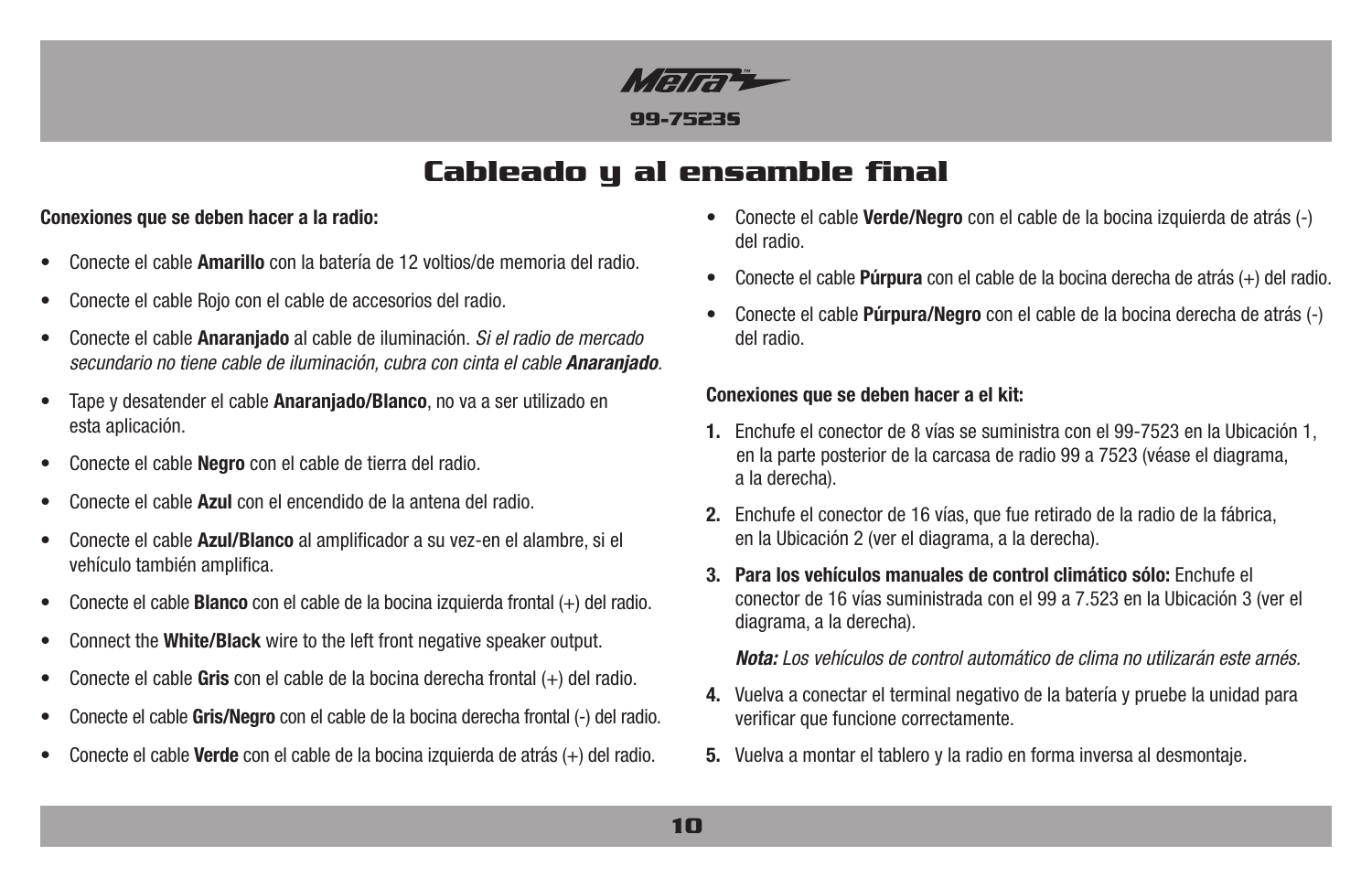

# **Notas**





*(99-7523 radio diagrama de la vivienda)*